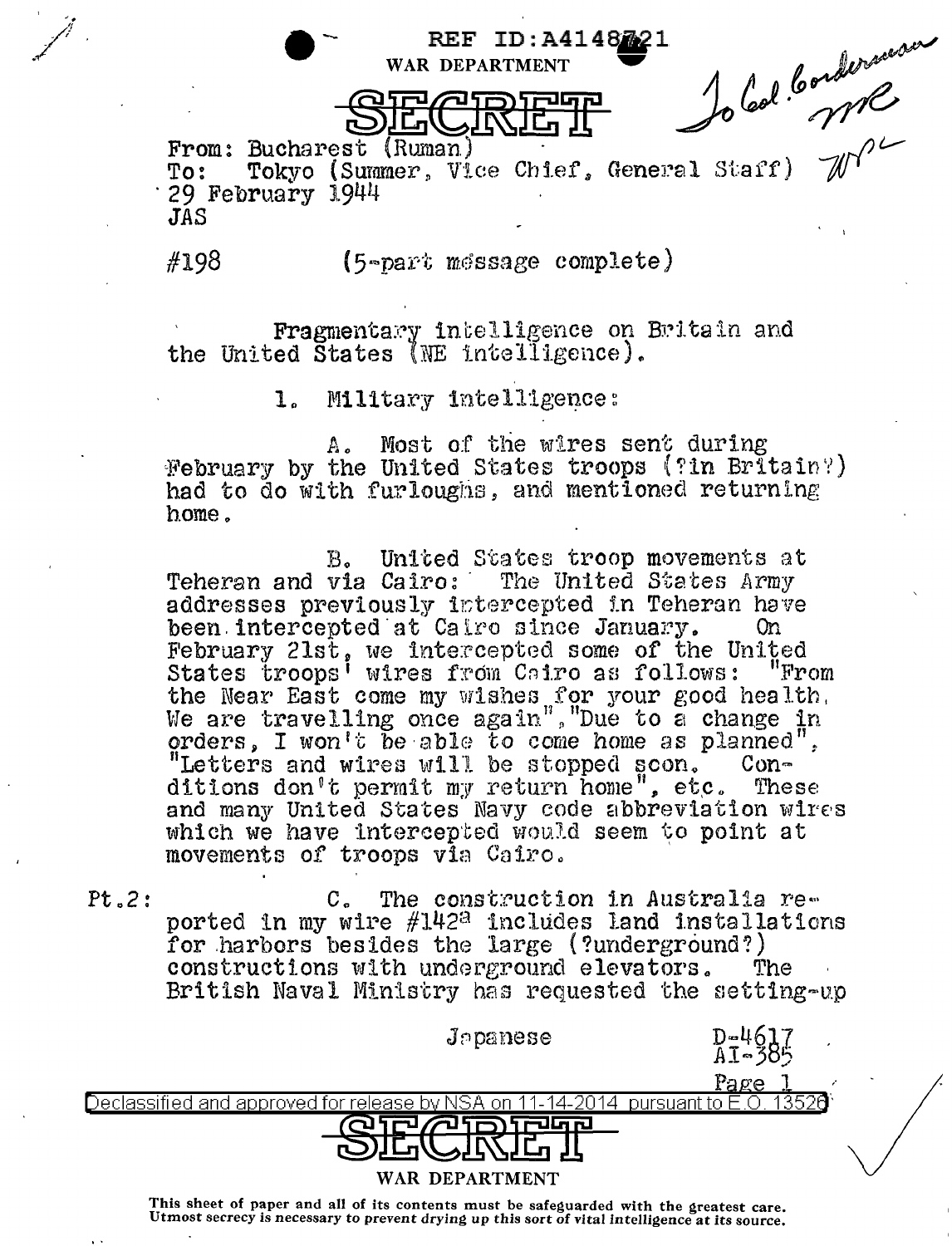

of lightning conductor rods for use in protecting ships in dock. These matters are thought to be for naval bases.

REF ID:A414821

 $Pt.3:$ It seems that  $\sim$ -G $\sim$  secretly (?requested:) that a 50 ton crane be set up  $-$  this was in December of last year, At the end of January, all the gear for the reported equipment was sent<br>to --U--<sup>D</sup> and in February the 50 ton crane was sent there. It is expected that they will begin using it in the near future.

> D. According to newspaper reports, the United States is constructing barracks and an airfield in Iran at the border with Baluchistan and (?Aghanistan?). Also, the orders for window glass from Iran to the United States are very  $( ?$ heavy?).

 $Pt, 4$ : E. The United States has been importing large numbers of hides, especially goat hides from India, Australia, Turkey, Iran, and (?Iraq?). Low grade hides were never used by units in the United States before the war, and this import demands our attention because it is a reliable indication of preparations for mountain operations.

> The GENERAL MOTORS Plant at Bomber  $\mathbf{F}$  . is manufacturing tanks or (?armored cars?).

 $Pt.5:$ 

The drift of enemy strategy:  $2.$ 

They are making China their base  $A_{\alpha}$ and are gradually going ahead with preparations for bombing Japan. Large numbers of bombers are being prepared for this.

 $Jepance$ 

 $D - 4617$  $A$ I-385 Page 2

 $\overline{C}_{\alpha\beta\gamma\delta\gamma}$ 



This sheet of paper and all of its contents must be safeguarded with the greatest care.<br>Utmost secrecy is necessary to prevent drying up this sort of vital intelligence at its source.